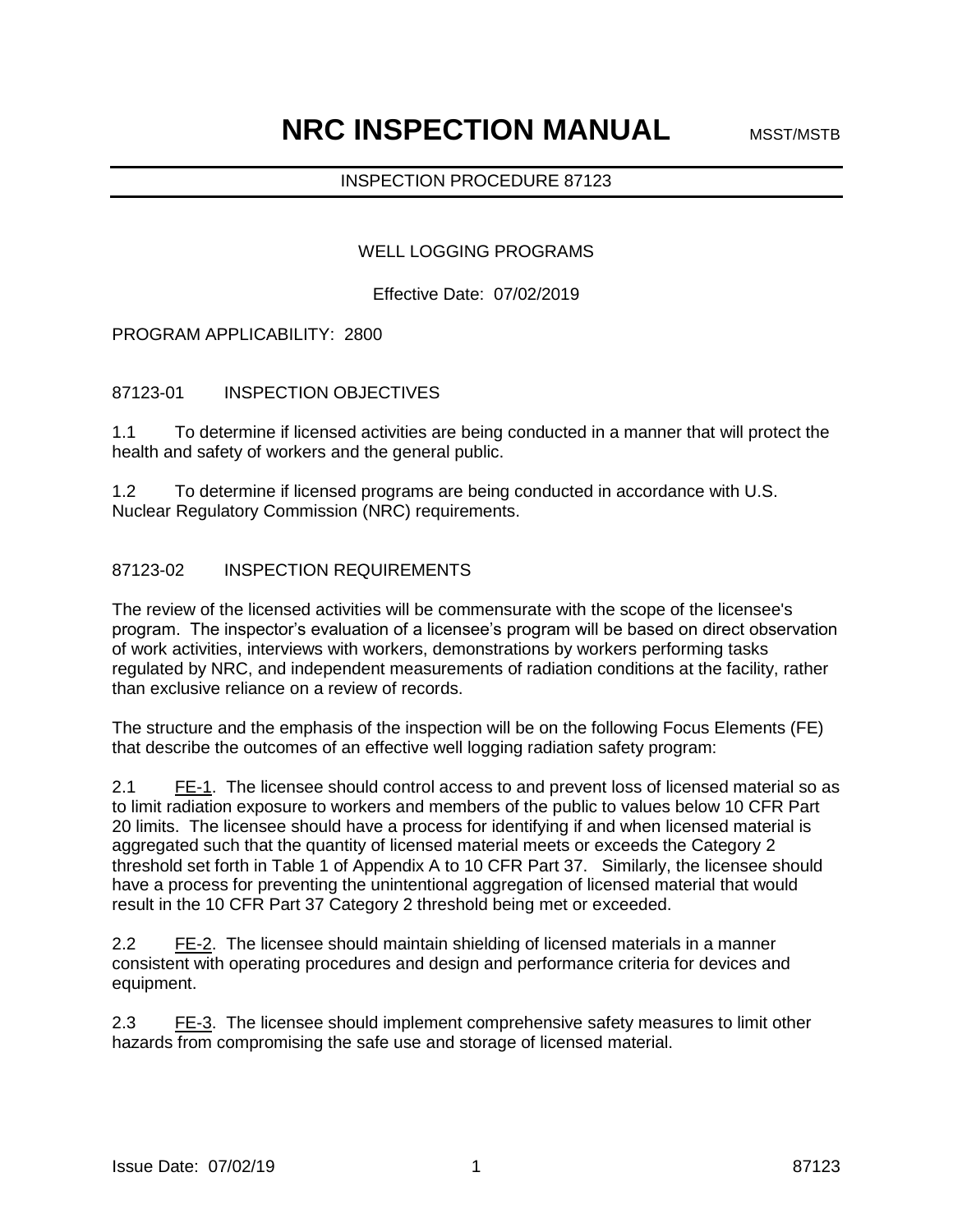2.4 FE-4. The licensee should implement a radiation dosimetry program to accurately measure and record radiation doses received by workers or members of the public as a result of licensed operations.

2.5 FE-5. The licensee should provide radiation instrumentation in sufficient number, condition, and location to accurately monitor radiation levels in areas where licensed material is used and stored.

2.6 FE-6. The licensee should ensure that workers are:

- a. knowledgeable of radiation uses and safety practices;
- b. skilled in radiation safety practices under normal and accident conditions; and,
- c. empowered to implement the radiation safety program.

2.7 FE-7. The licensee's management system should be appropriate for the scope of use and should ensure:

- a. awareness of the radiation protection program;
- b. that audits for ALARA practices are performed; and,
- c. that assessments of past performance, present conditions and future needs are performed and that appropriate action is taken when needed.

Usually the inspector's evaluation will examine licensee activities back to the date of the previous inspection. However, issues preceding the last inspection should be reviewed, if warranted by circumstances, such as incidents, repetitive violations, or high radiation exposures.

# 87123-03 INSPECTION GUIDANCE

## 03.01 General Guidance

The following inspection guidance is designed to assist the inspector in evaluating the performance of the licensee's radiation safety program. The guidance is organized by the individual focus elements described above. The timing and sequence of inspection activities are left to the inspector's discretion based on the circumstances and conditions at the time of the actual inspection. Furthermore, inspectors should not feel constrained by the guidance in this procedure. If an inspector obtains information that indicates that a problem may exist in an area within the NRC's jurisdiction that is not specifically addressed in this procedure, the inspector should redirect, or otherwise expend, inspection effort to address that problem. For additional information relating to the evaluation of radiation safety programs, inspectors should refer to Inspection Procedure (IP) 83822, "Radiation Protection."

Some of the requirement and guidance sections of this procedure instruct the inspector to "verify" the adequacy of certain aspects of the licensee's program. Whenever possible, verification should be accomplished through discussions, observations, and demonstrations rather than exclusive reliance on review of records. An examination of the licensee's records should not be considered the primary part of the inspection program.

In the records reviewed, look for trends such as increasing doses. Records such as surveys, waste disposal, receipt and transfer of licensed materials, training, and utilization logs, may be examined randomly until the inspector is satisfied that the records are being maintained and are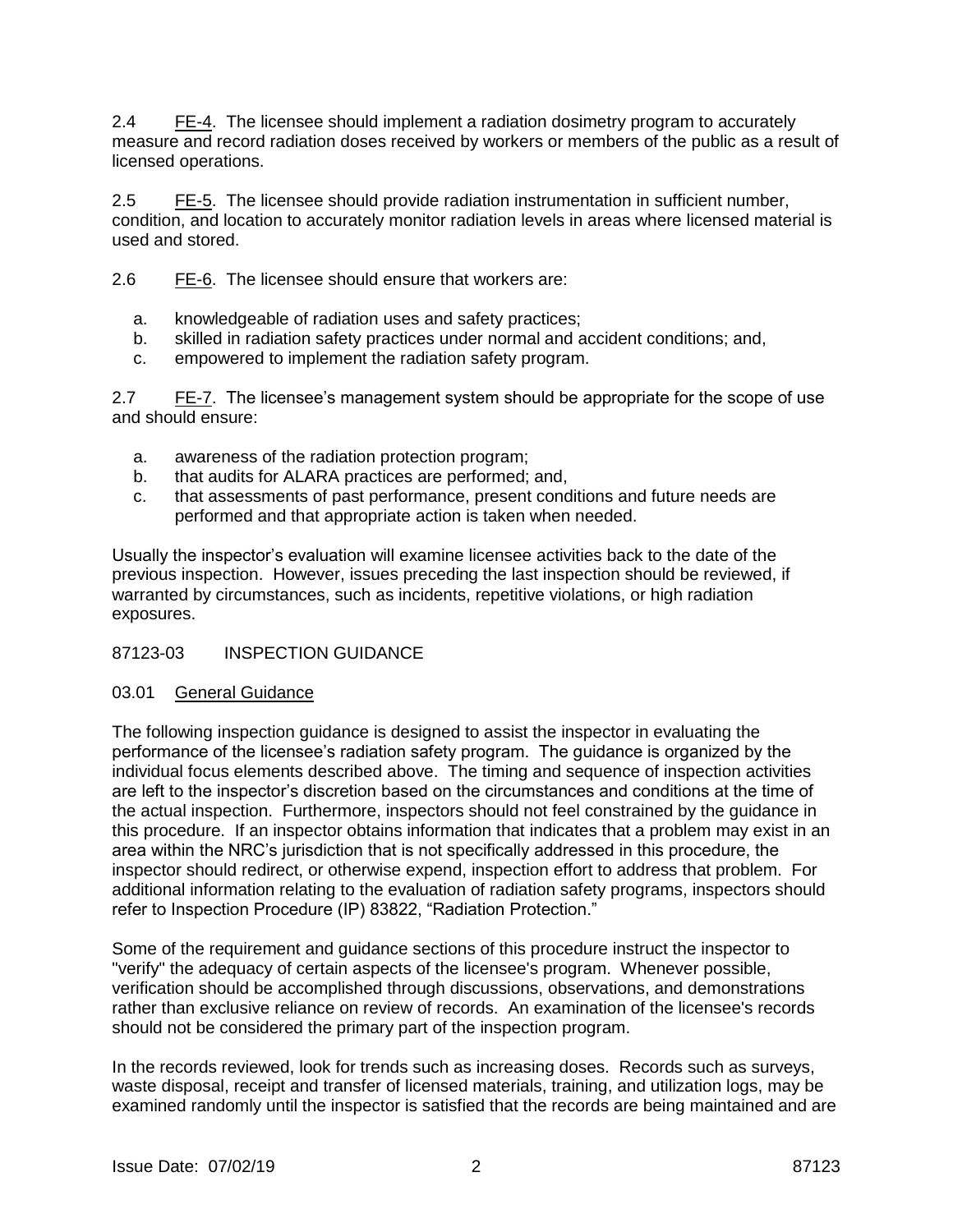complete. Other records that are more closely related to health and safety (such as personnel dose-monitoring records and incident reports) should be examined in detail. Common elements to all inspections include preparation, entrance and exit meetings with appropriate licensee management, including the radiation safety officer (RSO), observations of facilities and work in progress, independent confirmatory surveys, and the evaluation of program scope and any special license conditions. Specific guidance regarding these common elements can be found in IMC 2800.

Each of the following FEs should be reviewed during each inspection of all well logging licensees. Inspectors should select sub-elements for review that are representative of the licensee's scope of use. If the licensee is using byproduct material at a temporary job site, then the inspector should consider those activities for the review of each FE.

## 03.02 Specific Guidance

FE-1: The licensee should control access to and prevent loss of licensed material so as to limit radiation exposure to workers and members of the public to values below 10 CFR Part 20 limits. The licensee should have a process for identifying if and when licensed material is aggregated such that the quantity of licensed material meets or exceeds the Category 2 threshold set forth in Table 1 of Appendix A to 10 CFR Part 37.<sup>1</sup> Similarly, the licensee should have a process for preventing the unintentional aggregation of licensed material that would result in the 10 CFR Part 37 Category 2 threshold being met or exceeded.

### 03.02.01 Facilities

- a. Through direct observation, verify that all entrances to licensee facilities are normally closed, locked or otherwise secured to prevent unauthorized entry. Those parts of the licensee facilities inspected should include the main facility gates, main building entrances, doors to waste storage facilities (if the licensee has used unsealed materials for subsurface tracer studies), etc.
	- 1. If any entrance or area is unsecured, determine, through questioning of licensee staff, the reason for the area or entrance being unsecured. Determine if the licensee failed to follow established procedures in securing the area or if additional training of staff is needed. Determine if the licensee's facility is configured to separate working areas from unrestricted areas.
	- 2. If entrances or other areas are unsecured, examine areas where radioactive materials are used and stored. Storage areas must be locked and have limited and controlled access. Radioactive material use areas must be under constant surveillance or physically secured.
- b. Through observations, verify that use and storage areas, including radioactive waste storage facilities (if the licensee has used unsealed materials for subsurface tracer studies), are locked and have limited and controlled access. At a minimum, radioactive material use areas should be under constant surveillance during normal business hours when licensee personnel are present or physically secured against unauthorized access. Storage areas must be physically secured when unattended.

 $\overline{a}$ 

<sup>&</sup>lt;sup>1</sup> The terms "Category 1 quantity of radioactive material" and "Category 2 quantity of radioactive material" are defined 10 CFR 37.5, "Definitions."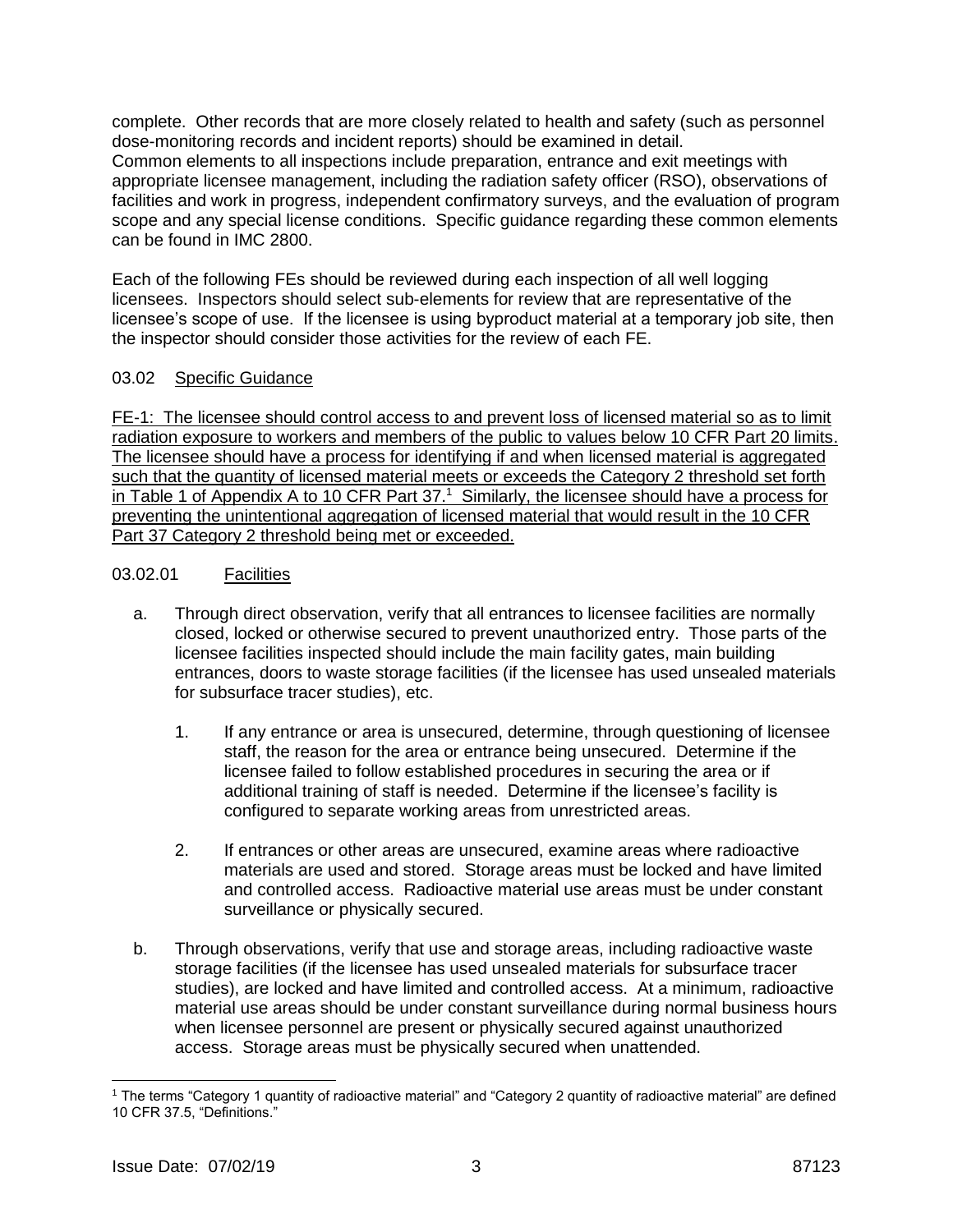c. Observe the licensee's operation at a temporary job site. This inspection should be unannounced. If possible, make arrangements with licensee management or the licensee's client to observe the licensee's field operations before announcing your presence.

# 03.02.02 Aggregation

- a. Review the licensee's process for identifying when licensed material may be aggregated such that the total activity of licensed material equals or exceeds the category 2 quantity of radioactive material. Implement IP 87137, "10 CFR Part 37 Materials Security Programs," if the licensee is aggregating licensed material.
	- 1. If radioactive material is being aggregated such that the total activity of licensed material equals or exceeds the category 2 quantity of radioactive material, the licensee must establish a security zone to provide for isolation of, and access control to, the aggregated licensed material.
- b. Review the licensee's process to prevent any unintentional aggregation that would result in the category 2 threshold being met or exceeded at a temporary job site.
- c. Through interviews of workers who are present at the temporary job site, determine their understanding of licensed material being stored in or in use on vehicles or at temporary jobsites and how such storage or use may lead to quantities that equals or exceed the category 2 quantity of radioactive material.

## 03.02.03 Receipt and Transfer of Licensed Materials

- a. Through observations and interviews of licensee personnel, verify that the licensee: 1) properly secures package receipt areas, such as loading docks or other shipping and receiving areas; 2) inspects packages for damage; 3) performs appropriate package receipt surveys; 4) opens packages in a safe manner; 5) assures that packages are properly prepared for transport; and 6) controls packages in a secure manner prior to pick up by courier personnel or transport by licensee personnel. If unable to observe the receipt of packages, request that personnel who normally receive packages for the licensee to demonstrate package receipt processes and surveys.
	- 1. If packages are left unattended, assess the licensee's receipt procedures, including instructions provided to couriers, to assure that packages are being delivered to the appropriate location(s).
	- 2. If surveys of packages (whether during receipt or preparation for shipment) are not adequate to verify that radiation and contamination levels are within regulatory limits, interview licensee staff and the RSO further to assess worker knowledge. Deficiencies regarding instrumentation should be reviewed in more depth in Focus Element 5 (Section 03.05, below).
- b. Through interviews of licensee personnel and review of selected transfer documentation, verify that the licensee has an adequate method of determining that recipients of radioactive shipments are licensed to receive such materials.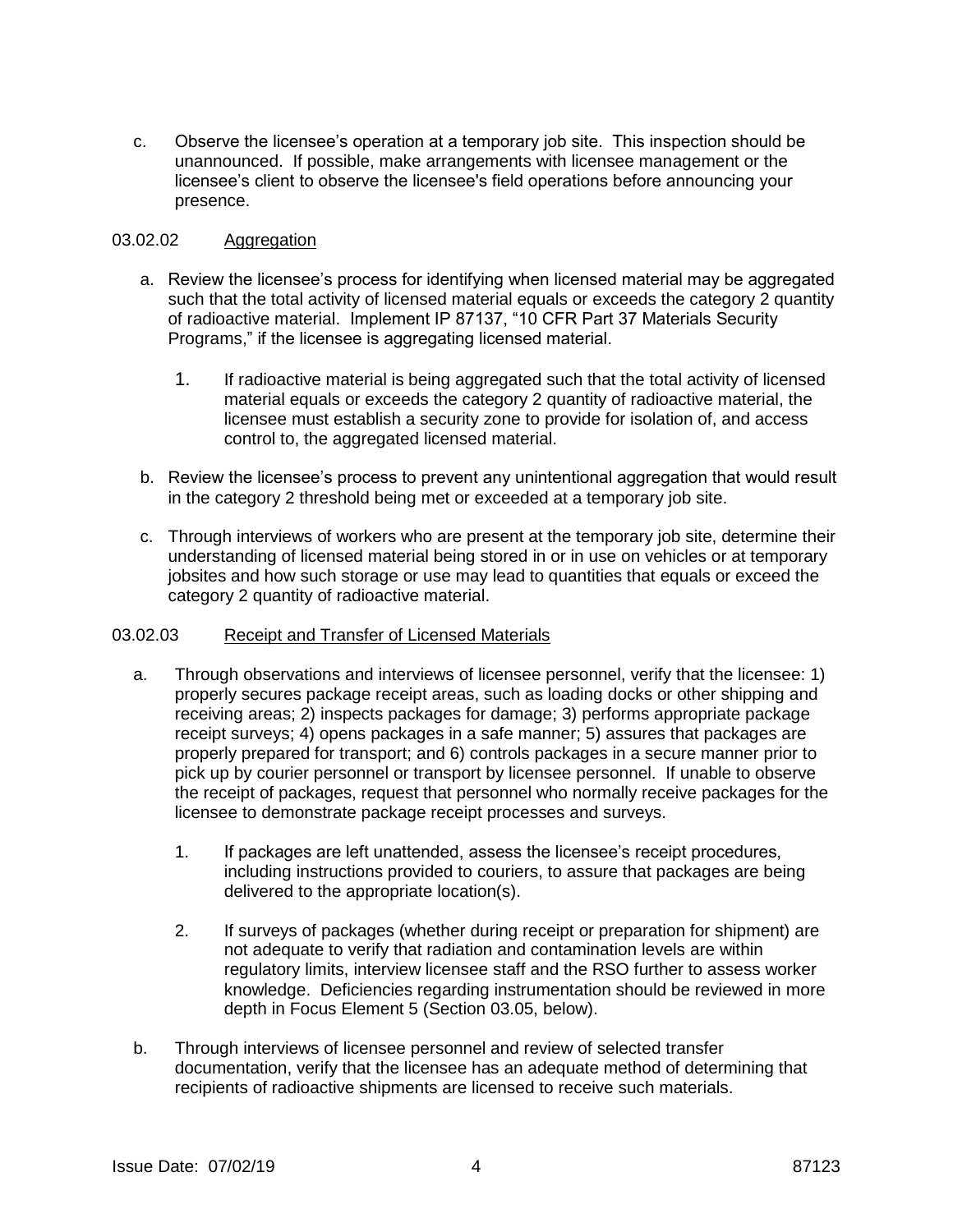#### 03.02.04 Physical Inventory.

- a. Through observation, physically examine the inventory of radioactive material on hand and review selected records of receipt and transfer to verify that quantities and forms are as authorized on the license, including Sealed Source and Device (SSD) registry limits.
	- 1. Assess how the licensee ensures that only registered SSD combinations are used.
	- 2. Verify that the licensee's use of byproduct material is limited to that which is authorized in the license. For example, a licensee may not use sealed sources in a well without a surface casing or inject licensed material into a fresh water aquifer except as specifically authorized by the Commission.
	- 3. Verify that the inventory, including radioactive markers (10 CFR 39.37, 39.47) is complete.
- b. Through interviews of the RSO and selected licensee personnel, determine whether the licensee has experienced any events since the last inspection, involving lost, missing, or stolen licensed materials.
	- 1. Review and evaluate any such incident or unusual occurrence that took place since the last inspection. If such incidents were required to be reported, verify, through interview of the RSO and review of event reports that a complete and timely report was made to the NRC.
	- 2. For incidents or unusual occurrences that were not required to be reported, determine that the licensee performed sufficient investigation to identify the cause of the incident, and took appropriate corrections to prevent recurrence of the situation leading to the incident or unusual occurrence.
	- 3. Verify that the licensee has adequate procedures in place for the abandonment of irretrievable sources. Verify that the licensee has a written agreement with the well owner/operator for recovery or abandonment of sources (10 CFR 39.15).

03.02 FE-2: The licensee should maintain shielding of licensed materials in a manner consistent with operating procedures and design and performance criteria for devices and equipment

#### 03.02.01 Routine and Non-Routine Maintenance

Through interviews of licensee staff and observation of the licensee's equipment, verify that the licensee has inspection and maintenance programs required under 10 CFR 39.43 and that associated records of defects are available. The equipment items involved in the program should include source holders, logging tools, uranium sinker bars, source-handling tools, storage containers, and transport containers. The program should ensure that no physical damage is visible and that the required labeling is legible. Physically examine a representative sample of source handling tools to determine their condition and their ability to adequately secure a source during transfer to and from its source storage container. Physically examine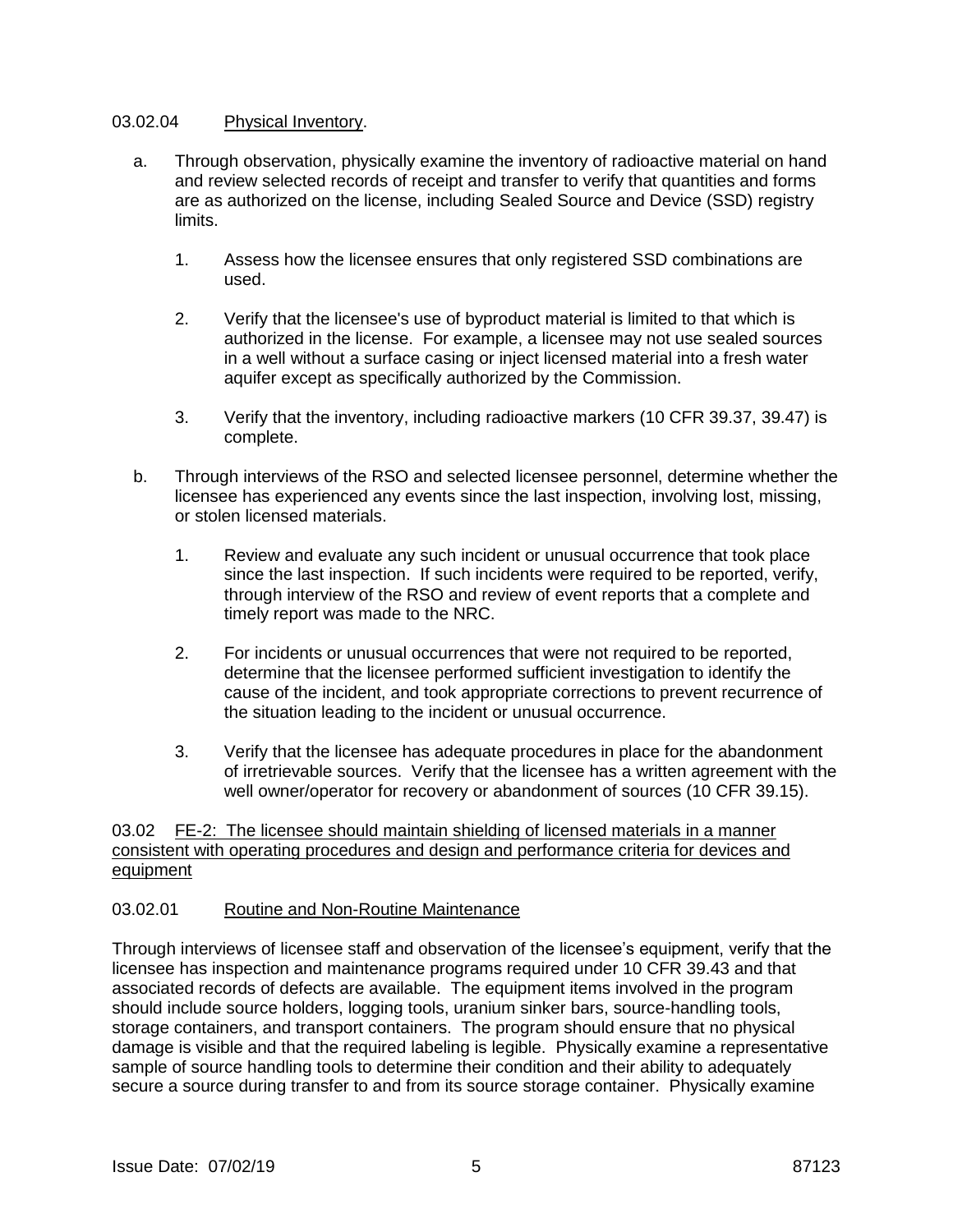source storage containers to ensure that they are in good condition and that design safety features function as intended.

- a. If licensee staff did not check well logging equipment each day before use and semiannually or if physical damage is evident or illegible labels are apparent, assess the licensee's process for completing the checks. Determine how the licensee failed to implement the written procedure.
- b. If unauthorized individuals removed sealed sources from source holders or logging tools, assess the licensee's process for dismantling well logging equipment and the potential for radiation exposures. Determine how the licensee failed to implement the written procedure.
- c. If individuals were not specifically approved by NRC or an Agreement State to open, remove, or modify a sealed source or to remove (e.g., chisel, drill, or cut) a stuck sealed source from the source holder, assess the licensee's process for performing the operation and the potential for radiation exposures. Determine how the licensee failed to obtain approval from NRC or an Agreement State.

### 03.02.02 Area Radiation Surveys

Through interviews of selected licensee personnel, including the RSO, verify specifically that schedule and procedural requirements for surveys are adequate to demonstrate compliance with the regulations and with pertinent license requirements. Determine whether due consideration is given to gamma and neutron emissions from the radionuclides involved, and to total body exposure and extremity exposure.

Verify that the licensee has established schedules for periodic surveys of work and storage areas of the facility site. Observe surveys in progress by licensee personnel. Determine the adequacy of the surveyor's knowledge in checking the survey instrument for proper operation with a dedicated check source and in the use of the instrument for conducting radiation surveys. Review a random selection of survey records to verify that surveys are performed according to schedules; assess that the survey results are reviewed by an appropriate supervisor and that corrective actions have been taken, as appropriate.

Request that licensee personnel spot-check radiation levels in selected areas using the licensee's instrumentation. Compare the results with those obtained using the NRC's instruments.

### 03.03 FE-3: The licensee should implement comprehensive safety measures to limit other hazards from compromising the safe use and storage of licensed material

The inspector should be attentive to potential industrial safety hazards for referral to the U.S. Department of Labor's Occupational Safety and Health Administration (see Manual Chapter 1007). The focus should be on potential non-radiological hazards personally observed or brought to the inspector's attention by licensee staff.

## 03.03.01 Operational Limits

Verify that well logging sources are used in accordance with any operational limits described in the applicable SSD sheet. Sources have limits for temperature, pressure, corrosive chemical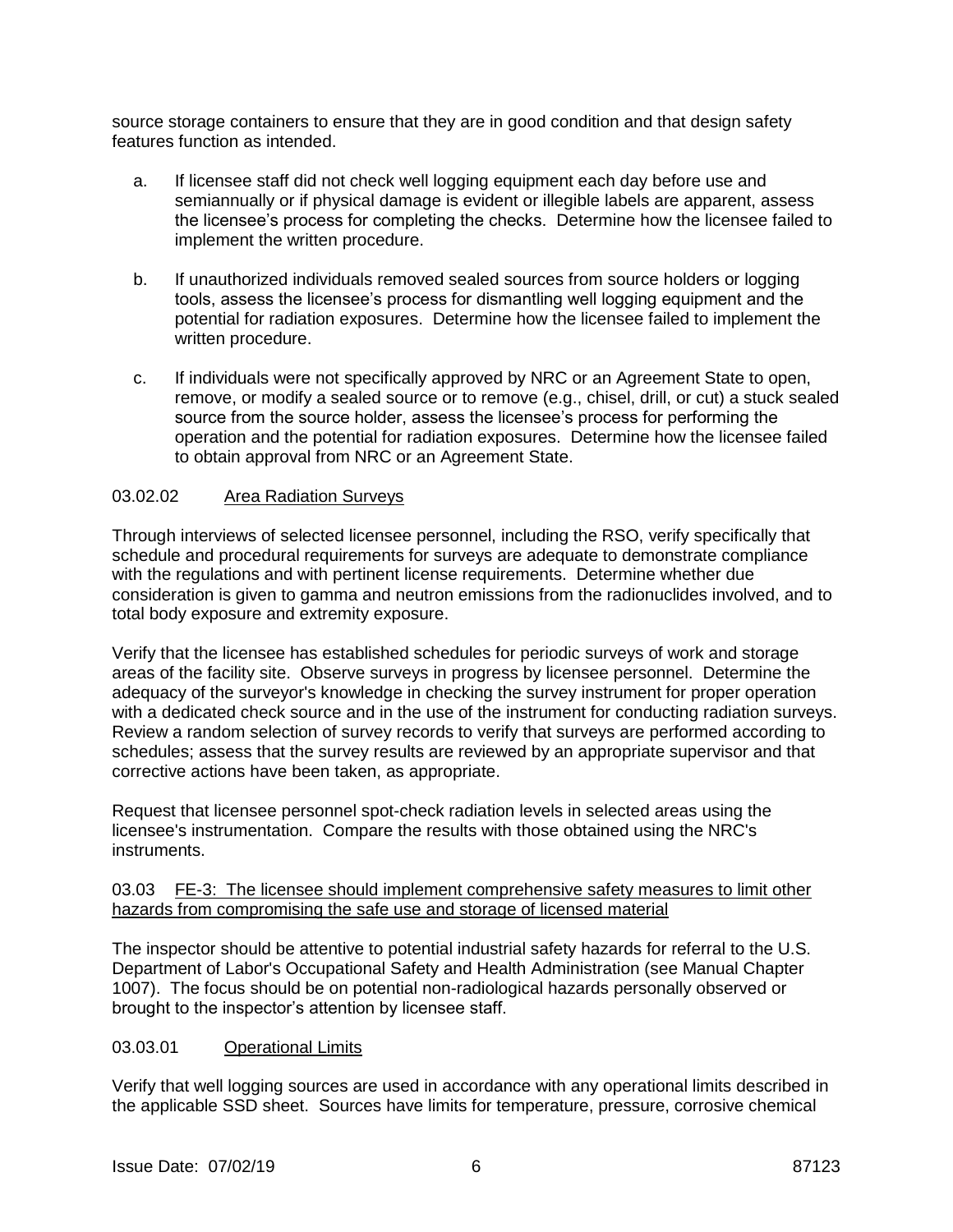exposure, etc. Also, inspectors should assess that sources in storage are protected from fire (see "Fire Protection below) and the elements, that package integrity is appropriately maintained, and that controls are in effect to minimize the risk from other hazardous materials.

# 03.03.02 Temporary Job Site Hazards

During inspections of licensed activities at temporary job sites, verify that licensee personnel ensure that sources are protected from heavy equipment; such as cranes, drill pipe, etc.; welding equipment; high voltage lines; and other industrial hazards.

# 03.03.03 Fire Protection

In many cases, the risk posed to radiological safety by fires is comparable to or exceeds the risk from other events involving licensed activities. During the course of inspection of the licensee's facilities, be alert to potential fire hazards. An effective licensee fire protection program should (1) prevent fires from starting, (2) rapidly detect, control, and extinguish those fires that do occur, and (3) provide protection for structures, systems, and components important to safety so that a fire that is not promptly extinguished by fire suppression activities will not prevent the licensee from taking actions to safely control licensed material and prevent the spread of contamination and unnecessary exposures to workers or the public.

Through observation and discussion with the licensee, while touring the facilities, assess firesafe conditions and equipment, i.e., that: (1) work areas are generally uncluttered and free of combustible debris, (2) incompatible materials (i.e., materials labeled as "corrosive", "flammable", or "oxidizer") are isolated from each other and enclosed by fire resistant barriers, (3) fire detection systems are operable, (4) fire suppression systems are operable, (5) portable fire extinguishers are unexpired (check maintenance tags), (6) electric switches and electric motors are explosion-proof, arc welders or open flames are administratively controlled in work areas that also contain flammable or combustible liquids or gases or highly reactive chemicals, and that (7) the local fire department is involved with the licensee's fire protection program.

Through observations and discussions with licensee staff, assess that: (1) radioactive waste is protected from fire and the elements, (2) package integrity is appropriately maintained, (3) the storage area is ventilated, and (4) controls are in effect to minimize the risk from other hazardous materials.

Any problems/deficiencies noted should be promptly brought to the licensee's attention and discussed with Regional management.

Licensees should be practical in approaching the safety of the device in the event of fire. They should not endanger themselves to protect the source, but should be able to provide radiological hazard information to emergency medical and fire personnel who respond to the fire.

## 03.03.05 Industrial/Chemical Hazards

Through observations and interviews of licensee personnel, determine that the licensee controls the use/storage of hazardous (corrosive or combustible) chemicals near well logging equipment which could degrade performance or render safety features inoperable. If the licensee is required to implement an emergency plan, verify that the plan includes these hazards, as appropriate, as initiating events.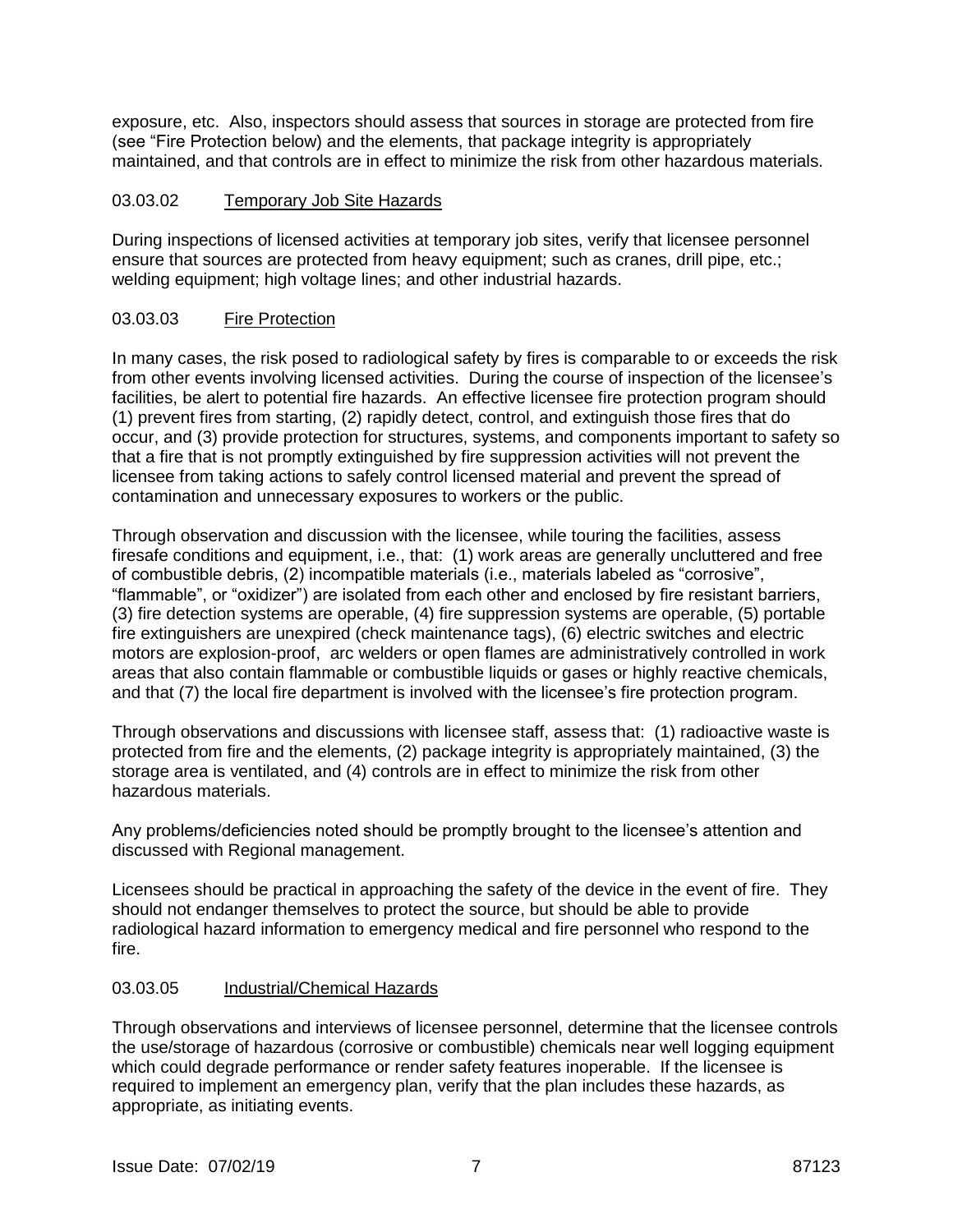# 03.03.06 Transportation

Verify that licensed material is packaged and transported (or offered for transport) in accordance with 10 CFR Part 71 and U. S. Department of Transportation (DOT) regulations for transportation of radioactive materials. The inspector should refer to IP 86740, "Inspection of Transportation Activities" for further inspection guidance. Also, the field reference charts, "Hazard Communications for Class 7 (Radioactive) Materials," are useful for determining compliance with the transportation requirements for minimum packaging, shipping papers, marking and labeling packages, placarding vehicles, and package and vehicle radiation limits and contamination limits. Implement IP 87137, 03-03, "Focus Area Three: Physical Protection in Transit," to verify requirements for transferring category 2 or above quantity of radioactive material to a licensee of the Commission or an Agreement State in accordance with 10 CFR Part 37, Subpart D, "Physical Protection in Transit."<sup>2</sup>

- a. Observe the preparation of radioactive materials for shipment. Verify that the proper packaging is used for the type of materials/devices shipped. Verify that the licensee properly marks and labels packages in accordance with DOT requirements. Verify that the licensee performs appropriate examinations to confirm that package radiation and contamination levels are within applicable DOT limits prior to offering them for transport. Verify that proper shipping papers are prepared for each package/shipment and that, if necessary, the licensee maintains and offers appropriate placards to common carriers.
- b. If the licensee tests and certifies its own DOT Type A packaging materials, review test procedures and required certification documentation for selected packages. Verify that the packaging materials are used in the same or similar configurations as in their certification testing.
- c. Verify that any DOT Type B containers are used in accordance with their Certificates of Compliance (COCs) issued by the NRC. The licensee must maintain copies of the COCs for the packages that it has used and ensure that it follows the instructions and limitations of the COCs when preparing the packages for shipment.
- d. If the licensee reported any transportation incidents, review the licensee's actions in response to the incidents.
- e. In the case where a licensee may have transferred a source to a burial site for offsite disposal, review the licensee's procedures and records to verify that each shipment is accompanied by a shipment manifest that includes all the required information. Also review the licensee's procedures and records to verify that each package intended for shipment to a licensed land disposal facility is labeled, as appropriate, to identify it as Class A, B, or C waste in accordance with the classification criteria of 10 CFR 61.55 [Subsection III.A.2 of Appendix G to Part 20]. Verify that records are maintained that demonstrate compliance with the requirements for the disposal of licensed material made under 10 CFR 20.2002-2005, 10 CFR Part 61, and disposal by burial in soil. For

 $\overline{a}$ 

<sup>&</sup>lt;sup>2</sup> In accordance with 10 CFR 30.13, "Common and contract carriers, freight forwarders, warehousemen, and the U.S. Postal Service are exempt from the regulations in this part and parts 31 through 37 and 39 of this chapter and the requirements for a license set forth in section 81 of the Act to the extent that they transport or store byproduct material in the regular course of carriage for another or storage incident thereto."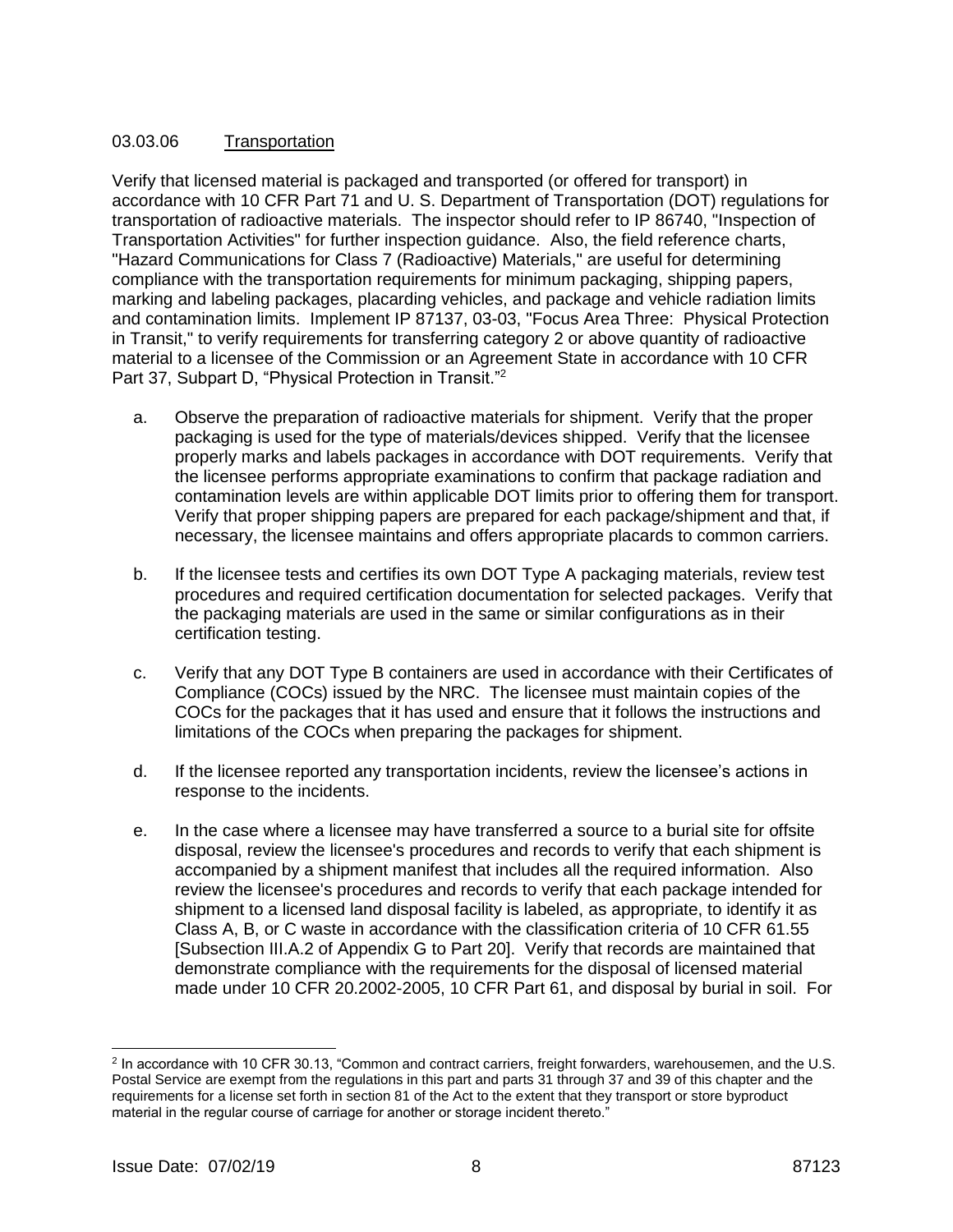further inspection guidance, refer to IP 84850, "Radioactive Waste Management - Inspection of Waste Generator Requirements of 10 CFR Part 20 and 10 CFR Part 61."

### 03.04 FE-4: The licensee should implement a radiation dosimetry program to accurately measure and record radiation doses received by workers or members of the public as a result of licensed operations

A radiation dosimetry program includes all of the licensee's activities that measure the radiation dose to workers and members of the public as the result of licensed activities. These activities would include for example, the measurement of quantities of licensed materials present, radiation and contamination levels, and the concentration of licensed materials in effluent streams. For additional guidance relating to personnel dosimetry, refer to Inspection Procedure (IP) 83822, "Radiation Protection."

### 03.04.01 Personnel Dosimetry

- a. Through interviews of the RSO, determine whether the licensee had made a prospective analysis of anticipated annual doses (internal and external) to workers. If the licensee's analysis indicated that monitoring was not required, verify the assumptions and outcomes.
- b. If the licensee monitors worker exposures (internal and external), notwithstanding a prospective analysis indicating that monitoring was not required, review selected reports of monitoring results. Verify, based on the review of reports of monitoring results, that worker doses adequately reflect the nature and scope of the licensee's activities.
	- 1. If monitoring results do not reflect the nature and scope of the licensee's activities, or if there is wide variability in the range of doses for specific job categories (i.e., one worker consistently receives significantly more exposure than all other workers each month), discuss this variability with the RSO to determine that he/she is aware of the disparity.
	- 2. Through interviews of workers and observations of activities in progress, determine the basis for the disparity in doses or verify the RSO's assessment of the disparity.
- c. Through interviews of workers and observations of activities in progress, verify that radiation monitors are worn appropriately and are recording the highest dose for which they are intended.
	- 1. If monitors are not (or cannot be) worn in the most appropriate location to record the highest dose received by the individual(s), through interviews of the RSO, verify that the licensee has performed assessments (through surveys, calculation, or both) of occupational exposures received and adjusted the dose of record for the worker(s).
	- 2. Review the results of the licensee's assessment and verify the assumptions and outcomes. Verify that the dose of record for the affected worker(s) has been adjusted and that the adjusted dose is within the applicable regulatory limit and ALARA.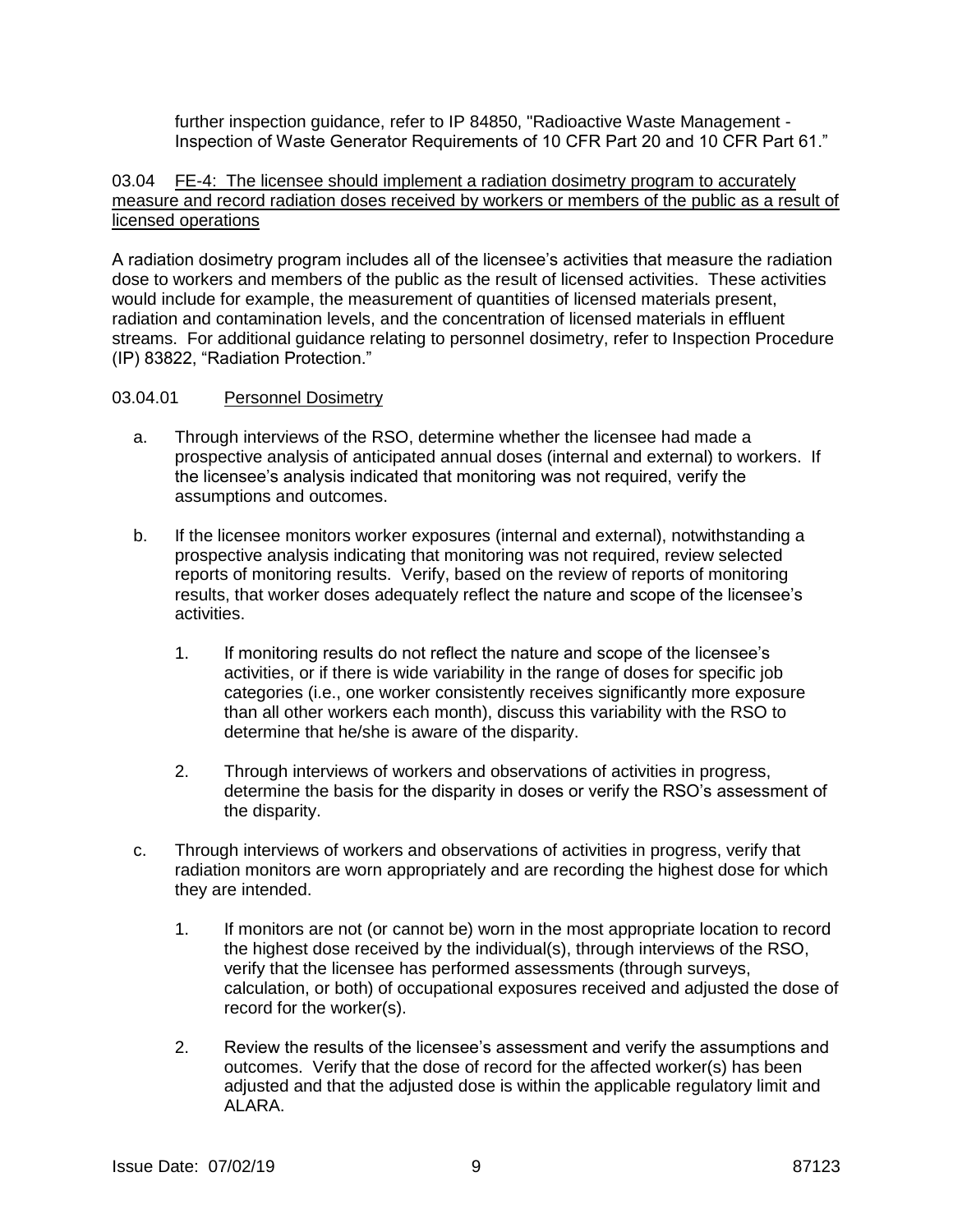- d. Through interviews of the RSO and review of records of external monitoring results, determine whether processing (collection, process, and assessment) of monitoring devices is being performed in a timely manner.
- e. Through interviews of the RSO and workers who handle volatile radionuclides (i.e., radioiodine), verify that the licensee has established an appropriate monitoring frequency for the identification of intakes of radioactive materials. Verify that the licensee has established administrative action levels for investigating intakes. Through a review of bioassay records, verify that, when those levels are exceeded, the licensee appropriately investigates the intakes. Verify that the licensee's process for converting intake measurements to dose uses appropriate calculations and methodologies. [Note– the unsealed radionuclides used for subsurface tracer studies are generally nonvolatile.]
- f. Through reviews of dosimetry reports and annual licensee evaluations of public dose, and interviews of the RSO and selected licensee personnel, verify that the licensee has not experienced any events, since the last inspection, involving exposures to occupational workers or members of the public that were in excess of any regulatory limit.
	- 1. Review and evaluate any such incident or unusual occurrence that took place since the last inspection. If such incidents were required to be reported, verify, through interview of the RSO and review of event reports that a complete and timely report was made to the NRC.
	- 2. For incidents or unusual occurrences that were not required to be reported, verify that the licensee performed sufficient investigation to identify the cause of the incident, and took appropriate corrections to prevent recurrence of the situation leading to the incident or unusual occurrence.

## 03.04.02 Contamination Control

Through interviews of selected licensee staff, including the RSO, the inspector should verify that personnel have an adequate understanding of the procedures to be followed in the event that the licensee's sources are ruptured or licensed materials have caused contamination. Occasionally, well logging tools containing sources become lodged, or otherwise immobilized in the well. When this happens, operations are initiated to retrieve the tools from the well. The inspector should verify that the drilling fluids (mud) are monitored for radioactive materials whenever retrieval operations are ongoing.

Note that, in accordance with 10 CFR 39.67, the licensee is required to make radiation surveys of each area where licensed materials are used and stored. In particular, the licensee is required to perform a radiation survey at temporary job sites before and after each subsurface tracer study, to confirm the absence of contamination. Licensees must be authorized to knowingly inject radioactive materials into fresh water aquifers. If practical, observe how licensees conduct surveys to determine the adequacy of such surveys. Also, note the types of instruments used, and whether they are designed and calibrated for the type of radiation being measured.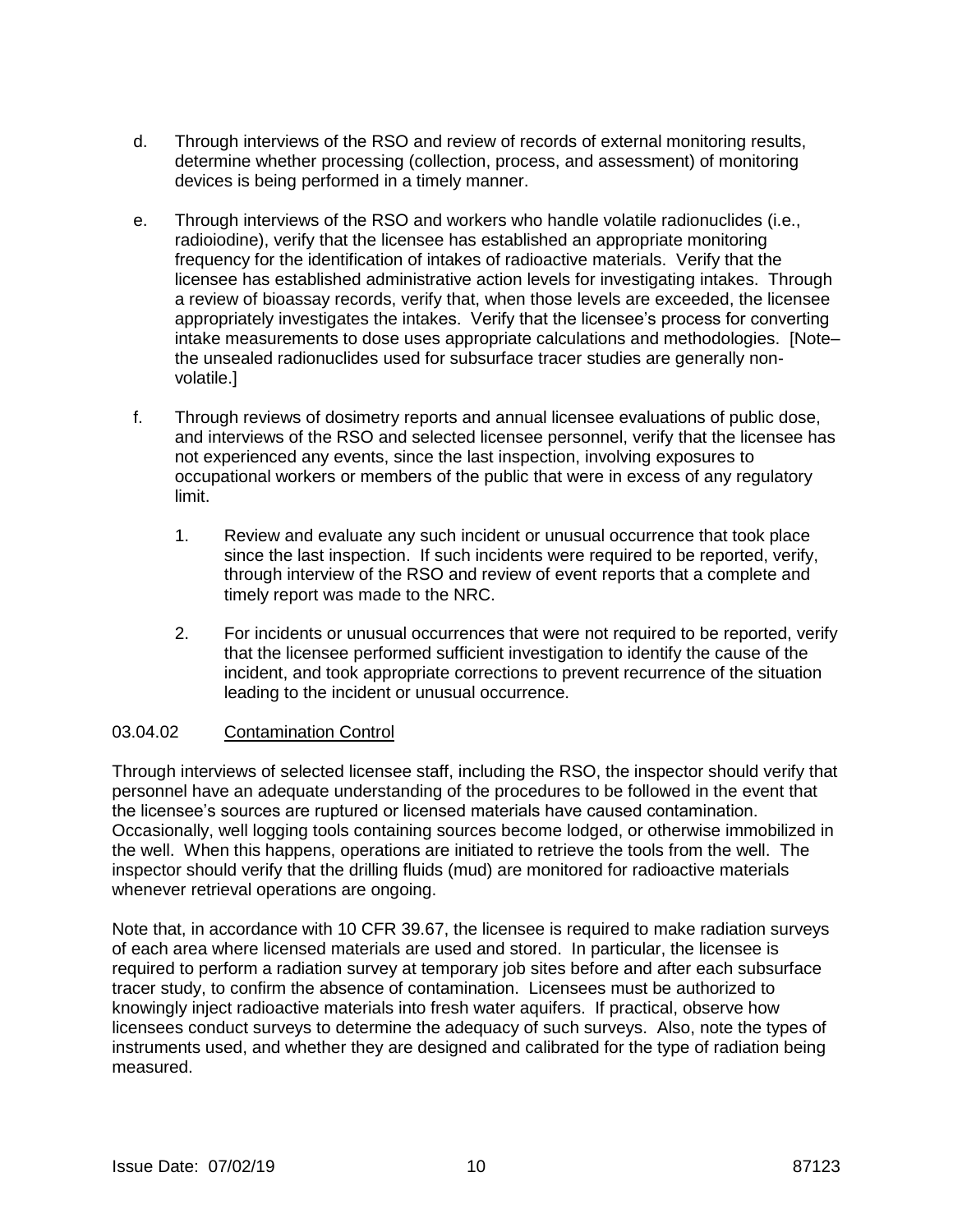The inspector should determine if workers take smears or instrument readings in areas that are potentially contaminated and accessible to facility personnel. Particular attention should be given to well heads and storage areas. The inspector should also perform independent measurements, as needed, to verify licensee assumptions or measurements.

### 03.04.03 Leak Tests

Through discussions with licensee personnel and/or by demonstration of leak test procedures, verify that leak tests are performed in accordance with the manufacturer's recommendations and/or license. In accordance with 10 CFR 39.35, verify that the wipe of a sealed source is taken from the nearest accessible point to the sealed source where contamination might accumulate, at intervals not to exceed 6 months (or other frequencies in accordance with the sealed source and device evaluation certificate).

Verify that the licensee's leak test analyses (or that of it is leak test services vendor) has sufficient sensitivity to measure 185 Becquerels (0.005 microcurie) for each type of isotope present on its license. Through discussions with licensee staff and/or review of pertinent records, determine if the licensee had a leaking source. If leak test results show contamination in excess of the regulatory limits, verify that the licensee made appropriate notifications, evaluations, and removed the source from service.

03.05 FE-5: The licensee should provide radiation instrumentation in sufficient number, condition, and location to accurately monitor radiation levels in areas where licensed material is used and stored

Through observations of portable radiation detection and measurement equipment in use and available for use, determine whether the quantity and type are adequate for the licensee's radiation detection and measurement needs. Verify that instruments used to meet regulatory requirements (i.e., area and transportation surveys; bioassay and leak test analyses) have been routinely calibrated and maintained.

## 03.05.0 1 Survey Instruments

- a. Through observations and demonstrations, determine whether selected licensee survey instruments in use and available for use are operational (battery check) and respond appropriately to radiation (instrument source check). Compare licensee instrument readings to the NRC instrument. Verify that licensee's instrument response is comparable to the NRC instrument (+20%).
- b. Through interviews of the RSO and workers, and by observation, determine whether the licensee has a system for tagging out inoperable and out-of-service survey instruments.

#### 03.05.02 Instrument Calibration and Maintenance

- a. If the licensee uses a vendor to calibrate instruments, verify through interviews of the RSO that the vendor is authorized by the NRC or an Agreement State to perform that service.
- b. Through interviews and demonstrations, determine that licensee personnel who perform in-house instrument calibrations are knowledgeable of the calibration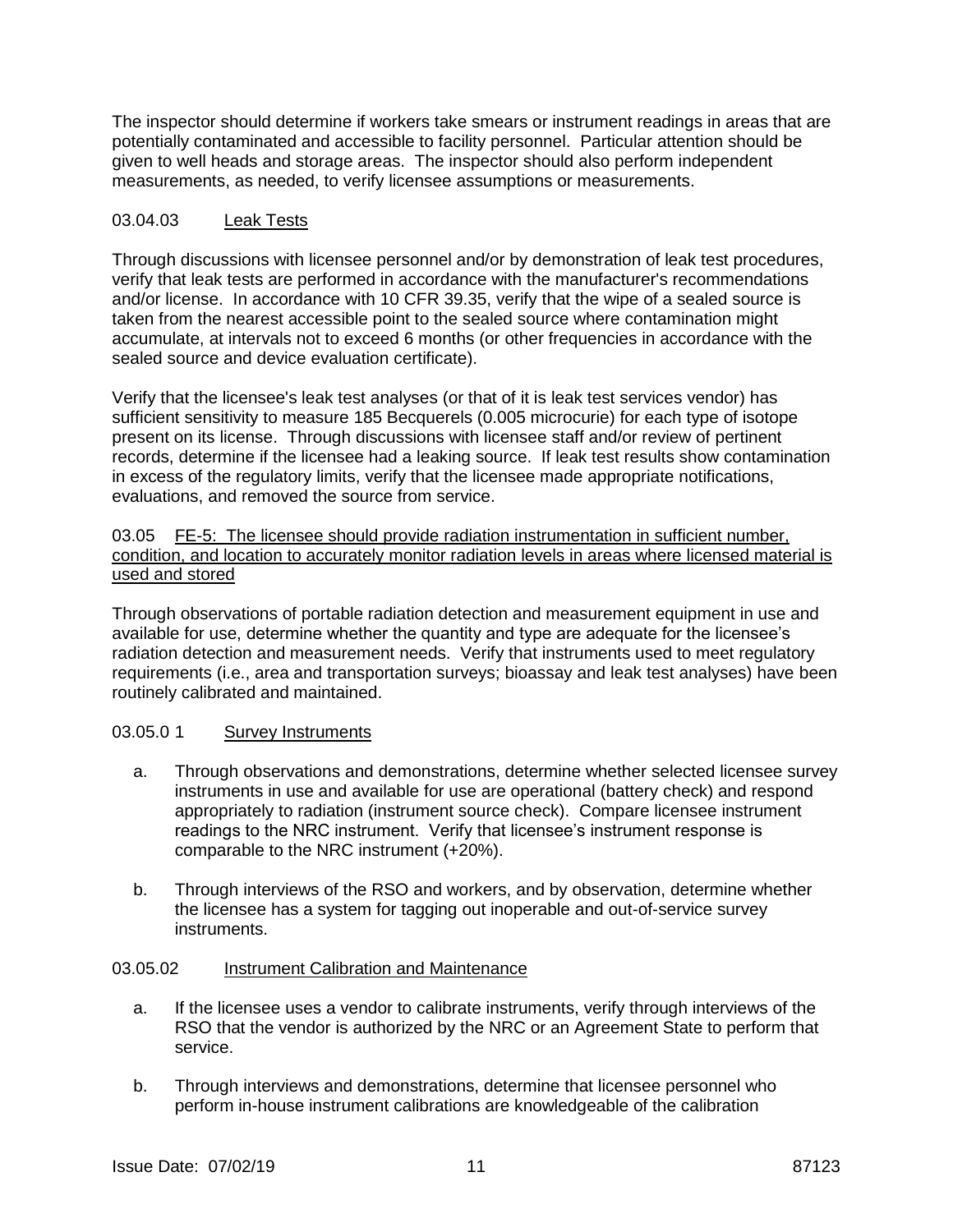procedures for each type of instrument used by the licensee. Assess that calibrations include a determination of "as found" condition before adjustments are made. Assess that personnel understand how to maintain their doses (deep dose and extremity) ALARA during calibration procedures, especially if large activity sealed sources are used.

c. If the licensee performs maintenance/repair on survey instruments, through interviews of appropriate licensee personnel and the RSO, determine whether the licensee possesses instrument manufacturer manuals and that any replacement parts used are "like-for-like."

### 03.05.03 Bioassay Instruments

Through observations and interviews of the RSO and workers, verify that the licensee's instrumentation for performing in vivo bioassay measurements is adequate for those measurements. Determine that bioassay probes and scalers are compatible. Determine that licensee staff perform a response check using appropriate sources (such as a barium-133 source to simulate iodine-131) and a suitable background measurement before taking bioassay measurements.

### 03.05.04 Leak Test Analysis

If the licensee is authorized to both collect and analyze leak test samples, the inspector should determine if the type of counting equipment is appropriate for the samples being analyzed and the sensitivity required. The inspector should determine if the laboratory instrumentation is calibrated for the appropriate geometries of the samples to be analyzed and is routinely checked for proper operation. The licensee should maintain calibration records, control charts, and maintenance and repair records, to demonstrate proper operation of laboratory instrumentation.

03.06 FE-6: The licensee should ensure that workers are knowledgeable of radiation uses and safety practices; skilled in radiation safety practices under normal and accident conditions; and empowered to implement the radiation safety program

a. Authorized Users. Authorized users (logging supervisors and logging assistants) may either be named in the license application or be appointed by the licensee, depending on the type of license issued and/or the wording in the license. For those appointed by the licensee, verify that the authorized user is trained in accordance with the approved criteria and has knowledge commensurate with operational duties.

Through observations and interviews of logging supervisors and logging assistants, assess implementation of radiation safety practices for well logging activities (i.e., loading of sources into tools, leak-testing procedures, maintenance activities). Verify their ability to recognize unsafe radiological conditions and to respond appropriately to emergency situations. Also verify that logging supervisors and logging assistants understand the mechanism for raising safety concerns to licensee managers.

Review selected training records to determine that examinations or tests (if applicable) have been implemented and are appropriate. Read a few of the examination questions to ascertain that they are indicative of what the worker should know to carry out his/her responsibilities.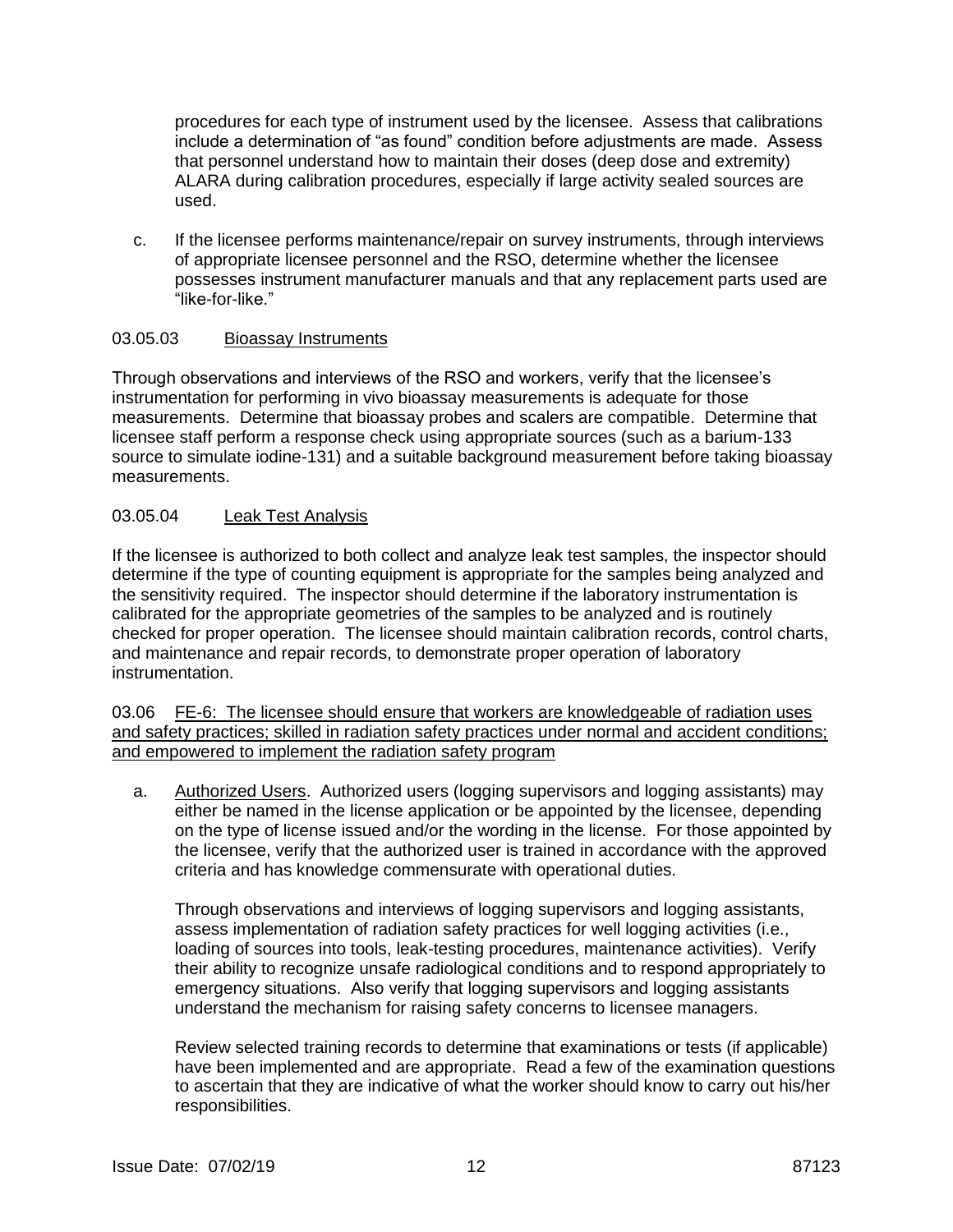Note that, at a minimum, the licensee is required to provide safety reviews, as defined in 10 CFR 39.2, for logging supervisors and logging assistants at least once during each calendar year.

- b. General Training. Verify, pursuant to 10 CFR 19.12, that initial instructions have been given to workers who in the course of employment are likely to receive in a year an occupational dose in excess of 1 mSv (100 mrem). Under the basic instructions, it is management's responsibility to inform the workers of the storage, transfer, or use of radiation and/or radioactive material; health protection problems associated with exposure to radiation; precautions or procedures to minimize exposure; and the purposes and functions of protective devices employed. The workers should also be informed of the pertinent provisions of NRC regulations and the license, and the requirement to notify management of conditions observed that may, if not corrected, result in a violation of NRC requirements.
- c. Operating and Emergency Procedures. Operating and emergency procedures will be found in license applications and may vary from step-by-step procedures to more generalized procedures. The emergency procedures will be approved by the NRC, and reviewed and updated by the licensee. Any revision requires an amendment to the license.

Some licensees may have agreements with other agencies (i.e., fire, law enforcement, and medical organizations) regarding response to emergencies. Discuss with the licensee's representatives what has been done to ensure that agencies (involved in such agreements) understand their roles in emergency responses.

Verify that licensee personnel are knowledgeable of the operational procedures by observing the performance of tasks at selected work stations and by a comparison of their performance with established procedures. Determine that the licensee's emergency procedures have been approved by or described to NRC. Through discussions with workers, assess that licensee personnel understand and implement the established procedures and are aware of procedural revisions. Determine the licensee has adequate procedures in place for handling irretrievable, abandoned sources.

Through discussions with licensee staff, assess the licensee's handling of tracer materials. Verify, when practical (and when required), that well logging personnel wear appropriate protective clothing during their work activities. Requirements for protective clothing may be found in the licensee's procedures. Assess that all waste items (i.e., empty vials, gloves, napkins, cans, etc.) are appropriately packaged, labeled, and transported from the job site to the licensee's waste storage location, and that the licensee has appropriate methods to track the items in storage.

d. Posting and Labeling. Determine that proper caution signs are being used at access points to areas containing licensed materials and radiation areas. Section 20.1903 provides exceptions to posting caution signs. The inspector should also randomly observe labeling on packages or other containers to determine that proper information (e.g., isotope, quantity, and date of measurement) is recorded.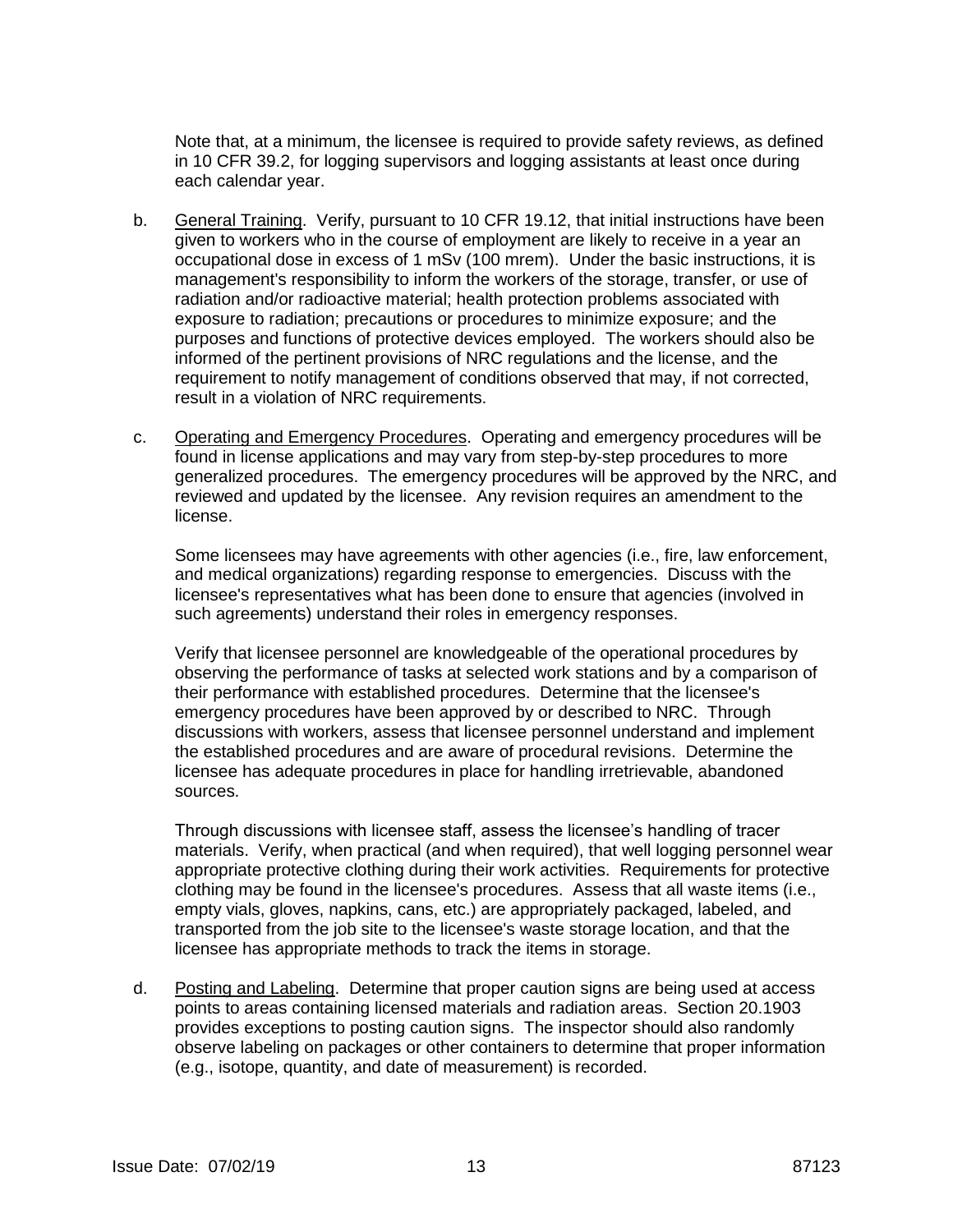Observe locations where notices to workers are posted. Applicable documents, notices, or forms should be posted in a sufficient number of places to permit individuals engaged in licensed activities to observe them on the way to or from any particular licensed activity location to which the postings would apply.

03.07 FE-7: The licensee's management system should be appropriate for the scope of use and should ensure awareness of the radiation protection program; that audits for ALARA practices are performed; and that assessments of past performance, present conditions, and future needs are performed, and that appropriate action is taken when needed

The NRC holds the licensee responsible for the radiation protection program; therefore, it is essential that strong management controls and oversight exist to ensure that licensed activities are conducted properly. Management responsibility and liability are sometimes under emphasized or not addressed in applications and are often poorly understood by licensee employees and managers. Senior management should delegate to the RSO sufficient authority, organizational freedom, and management prerogative to communicate with and direct personnel regarding NRC regulations and license provisions and to terminate unsafe activities involving byproduct material.

Through observations, interviews and the review of selected records, determine that senior licensee management is fulfilling its responsibility of ensuring the effective operation of the radiation safety program. Specific areas of management focus should include:

- Maintaining awareness of significant events such as the loss or theft of licensed materials.
- Maintaining radiation safety, security and control of radioactive materials, and compliance with regulations.
- Committing adequate resources (including space, equipment, personnel, time, and, if needed, contractors) to the radiation protection program to ensure that members of the public and workers are adequately protected from radiation hazards and that compliance with regulations is maintained.
- Obtaining the NRC's prior written consent before transferring control of the license;
- Notifying the appropriate NRC regional administrator in writing, immediately following filing of petition for voluntary or involuntary bankruptcy (10 CFR 30.34(h)).
- Assuring the appropriate response, when applicable, to generic communications from the NRC.
- Assuring that adequate provisions have been made to fund the safe and effective decommissioning of licensee facilities. (10 CFR 30.35)
- Notifying the NRC of the decision to discontinue licensed activities or to decommission a facility in which licensed activities took place. (10 CFR 30.36)
- Notifying the NRC of defects or other radiation safety equipment malfunctions in accordance with the requirements of 10 CFR Part 21.
- Maintaining awareness of issues and measures to ensure worker performance and safety are not being compromised due to safety significant human performance issues.
	- a. RSC (where required or used). Through the review of records, and interviews of the RSO and RSC members, determine that the committee is made up of a representative from each type of program area, the RSO, and a representative from management. If practical, attend and observe the conduct of an RSC meeting. Review meeting minutes (and interview selected committee members when practical) to determine the committee's effectiveness. Determine that the RSC meets at the required frequency as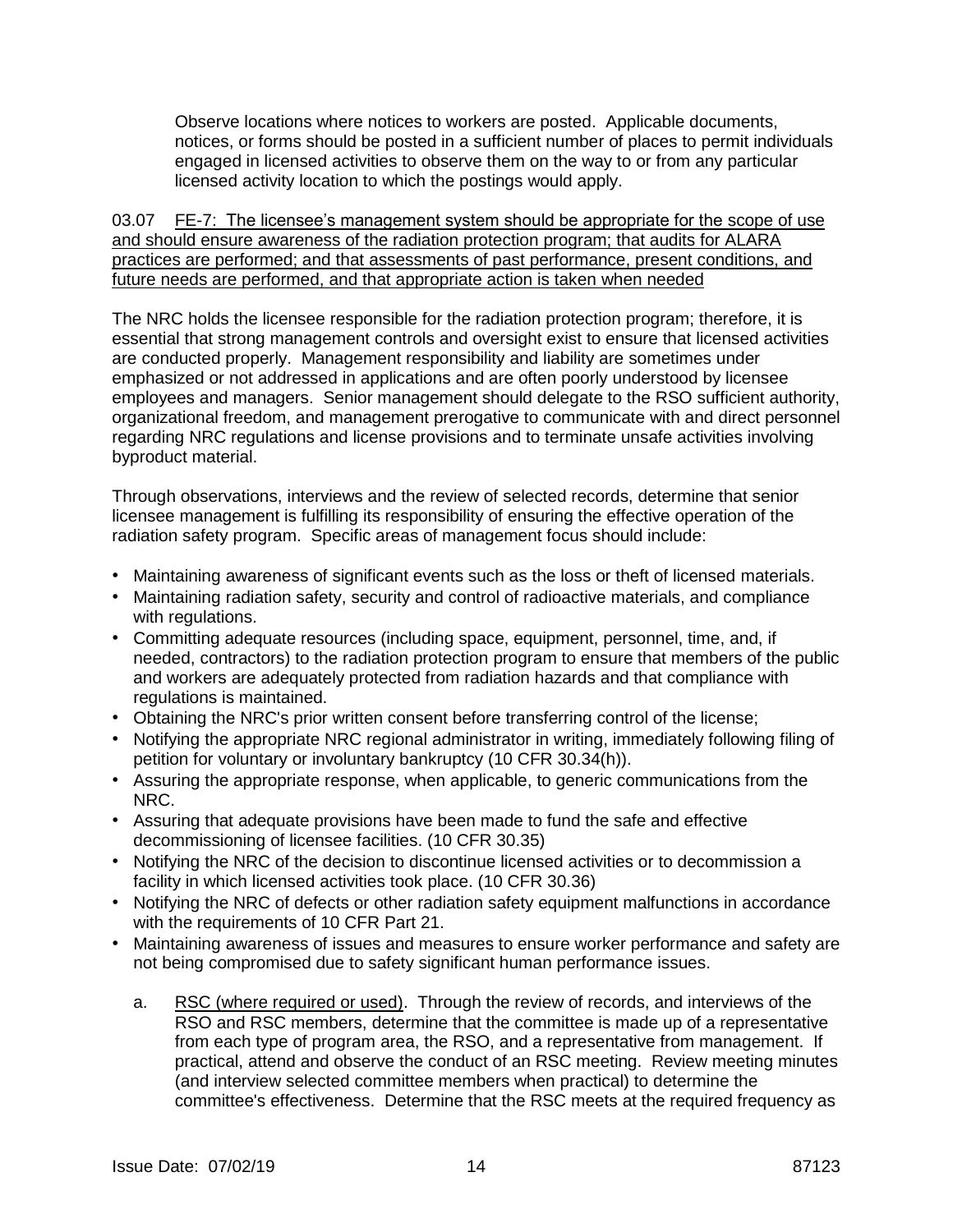specified in the license application, other commitment documents, or in a specific license condition. Topics of discussion during committee meetings should include ALARA reviews, incidents, generic communications, authorized users and uses, waste issues, audits, etc.

Determine if the committee has been effective in seeking out areas needing improvement, rather than just responding to events and information from outside sources. Determine whether the RSC has recommended any specific actions and assess the implementation of those recommendations. The inspector's review should be of sufficient depth and detail to provide an overall assessment of the committee's ability to identify, assess, and resolve issues. Also consider the effectiveness of the RSC to communicate the results of audits and trend analyses to appropriate personnel performing licensed activities.

b. RSO. Through the review of records, and interviews of the RSO and authorized users, verify that the RSO has been appointed by licensee management, identified on the license, and is responsible for implementing the radiation safety program. Determine, through interviews, that this individual is knowledgeable about the program, and ensures that activities are being performed in accordance with approved procedures and the regulations. Determine that, when deficiencies are identified, the RSO has sufficient authority, without prior approval of the RSC or licensee management, to implement corrective actions, including termination of operations that pose a threat to health and safety.

Determine that the knowledge and training of any radiation safety staff are commensurate with their assigned duties. Verify that the radiation safety staff levels, including numbers and types of positions, are as described in the license application.

- 1. If the inspector identifies high staff turnover or prolonged shortfalls in staffing levels, through interviews and observation determine if these shortfalls have had a negative impact on licensee performance.
- 2. If so, discuss these findings with the RSO and senior licensee management to determine the source of the staffing issues and the licensee's plans to address the deficiency. The issue should also be brought to the attention of regional management.
- c. Audits. Through reviews of audit records and interviews, verify that the radiation safety program content and implementation is reviewed at least annually. The results of all audits must be documented in accordance with 10 CFR 20.2102(a)(2). Examine these records with particular attention to deficiencies identified by the licensee's auditors, and note any corrective actions taken as a result of deficiencies found.
	- 1. If no corrective actions were taken, determine why the licensee disregarded deficiencies identified during audits.
	- 2. Determine if the lack of corrective actions caused the licensee to be in noncompliance with regulatory requirements.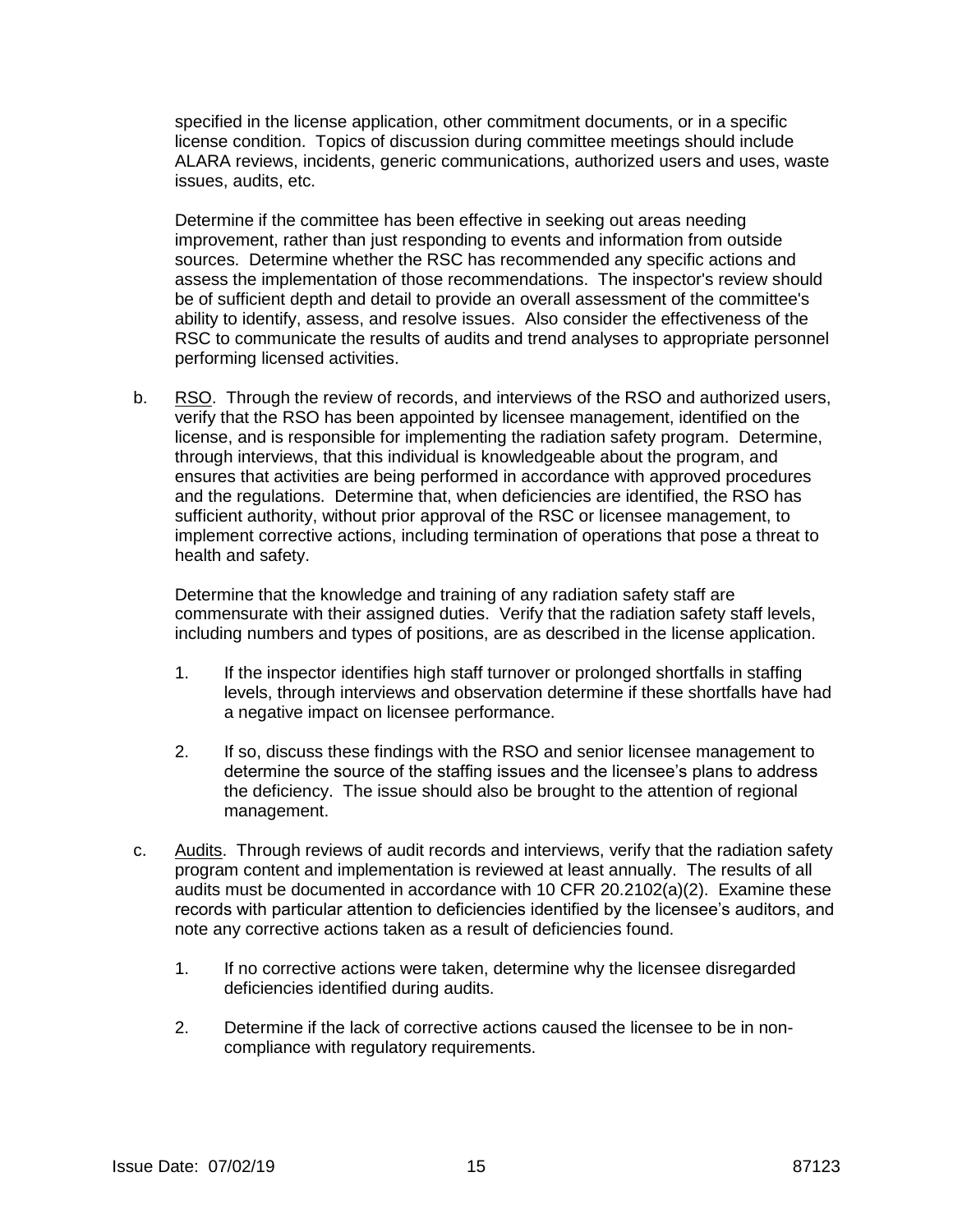### 87123-04 REFERENCES

A listing of IMCs and IPs, applicable to the inspection program for materials licensees, can be found in IMC 2800. These documents are to be used as guidelines for inspectors in determining the inspection requirements for operational and radiological safety aspects of various types of licensee activities.

END

Attachments: Attachment 1: Revision History Table